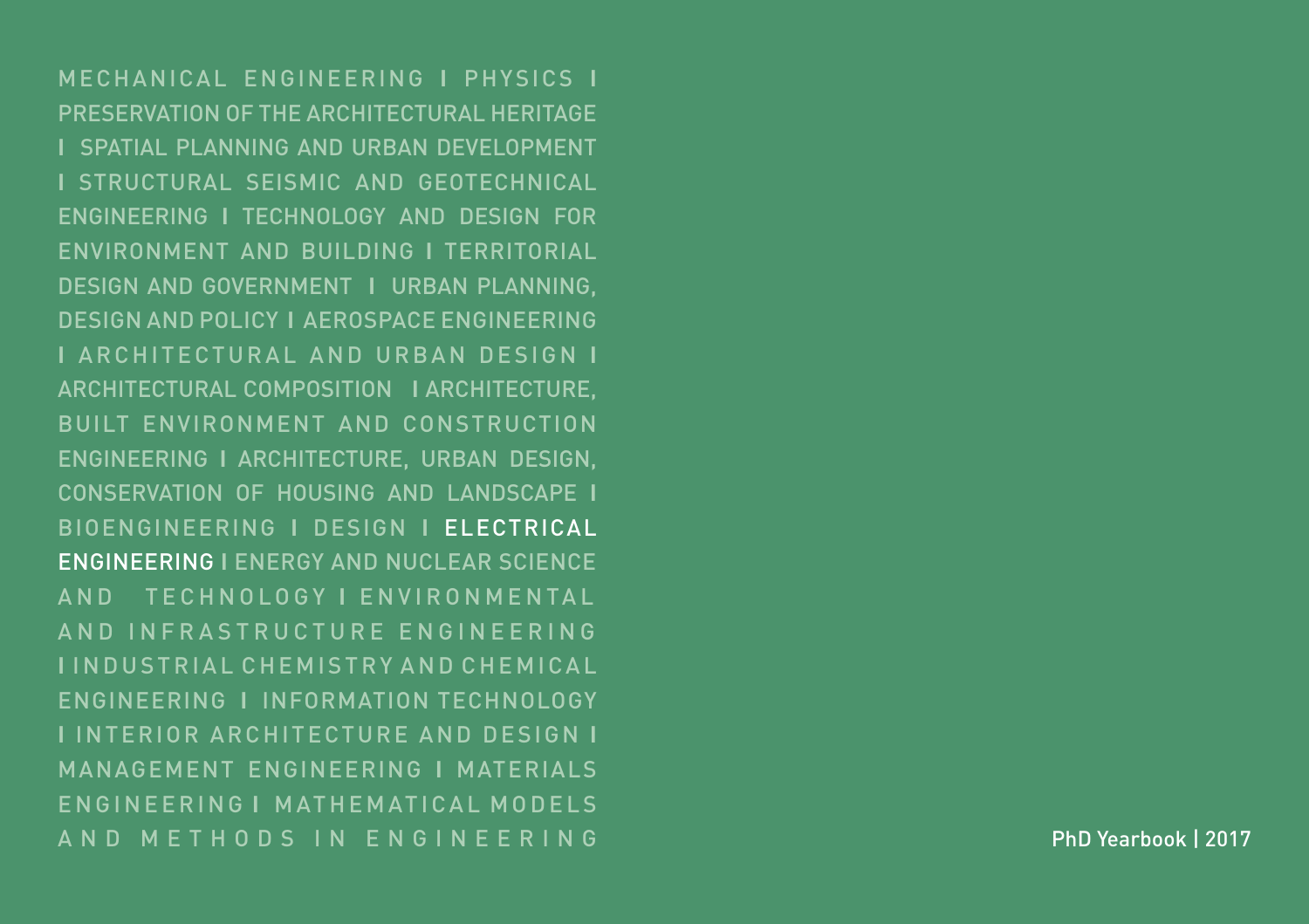

# **DOCTORAL PROGRAM IN ELECTRICAL ENGINEERING**

Chair: **Prof. Gabriele D'Antona**

The main objective of the PhD Program is to allow a direct, prompt and efficient involvement of PhD graduates in academic and non-academic research and development bodies. A PhD in Electrical Engineering has a solid basic knowledge of applied mathematics and physics. This is essential, particularly for handling and understanding advanced tools and methods as well as for proper modelling, analysis and design of electrical engineering applications, with particular regard to power applications. A PhD in Electrical Engineering well knows methods and applications in the main disciplines of Basic Electric Circuits and Fields, Power Systems, Electrical and Electronic Measurements, Converters, Machines and Electrical Drives. The most important part of the PhD program is the development of the

research that will be the core of the PhD dissertation.

## The main research areas are:

#### **A) Electric Circuits and Fields:**

This area is intended to provide the basic knowledge of methods in electrical engineering for power applications. PhD students are specifically trained to develop critical ability and innovative approaches. The training method encourages the development of discussion and debate skills in a team environment.

The main research and training subjects are: Nonlinear networks and periodic time-variant networks; Analysis of three-phase and multiphase systems; Switching circuits; Electromagnetic field equations; Electromagnetic field numerical analysis; Electromagnetic compatibility; Design techniques devoted to electromagnetic compatibility

#### **B) Power Systems:**

A PhD in the field of Power Systems deals with the following subjects: electrical energy production (e.g., frequency and voltage control, protections, renewable energy sources, Dispersed Generation, Microgrids); electrical energy transmission (e.g., power system analysis, real and reactive power optimization, security and stability, integration of renewables); electricity markets (e.g., models, ancillary services, regulations); power quality and Smart Grids (e.g., harmonic distortion, active filters, UPS, interruptions and voltage dips, DC distribution).

#### **C) Electric machines and drives:**

This research field is strictly related to the rising demand for improved machine and converter performance, in terms of low price, efficiency,

robustness, dynamic response and drive control. This need leads to device optimization and better design and testing criteria. Moreover, a system approach is required for accurate integration of technical and economic aspects for final application.

The main subjects in this field are: Use of new materials; Novel magnetic structures; Methodologies of model development for design and operating analysis; Optimization procedures; Use of finite elements code, simulation programs and environments for device study; Control system definition both on the device and system side.

#### **D) Measurements:**

This research field concentrates on the fundamentals of metrology, particularly with respect to characterization of modern measurement systems based on complex digital signal processing structures. Some of the main subjects of study are: measurement methodology as

it relates to power systems, including medium and high voltage systems and components, as well as both digital and analog signal processing. Methodologies and measurement systems associated with industrial automation and, in particular, microelectronic sensor applications, distributed structures and advanced methods and algorithms for maintenance-oriented diagnosis of complex systems are investigated in detail.

After graduation, PhD are typically employed at:

- Major research centres;
- R&D departments;
- Power generation, transmission and distribution firms:
- Engineering consultant offices;
- Metrology reference institutes and certification laboratories;
- Process and transport automation areas.

| THE STEERING COMMITTEE IS MADE BY |                |                                                                       |                                             |  |  |
|-----------------------------------|----------------|-----------------------------------------------------------------------|---------------------------------------------|--|--|
| Surname                           | <b>Name</b>    | Firm                                                                  | <b>Position</b>                             |  |  |
| Canizares                         | Claudio        | University of Waterloo, Waterloo<br>Institute for Sustainable Energy, | Associate Director                          |  |  |
|                                   |                | Canada                                                                |                                             |  |  |
| Carlini                           | <b>F</b> nrico | Terna Rete Italia                                                     | Head of System and Transmission             |  |  |
|                                   | Maria          |                                                                       | Control & Operation Central South Italy     |  |  |
| Cherbaucich                       | Claudio        | RSE - Ricerca sul Sistema Energetico                                  | Vice Responsabile Sviluppo e Pianificazione |  |  |
| Ercoli                            | Sergio         | Zeroemissioni Srl                                                     | Presidente del Consiglio di Amministrazione |  |  |
| Fasciolo                          | Enrico         | A2A Reti Elettriche                                                   |                                             |  |  |
| Ghezzi                            | Luca           | ABB                                                                   | R&D Principal Engineer                      |  |  |
| Godio                             | Andrea         | Alstom Transport                                                      | Manager                                     |  |  |
| Lo Schiavo                        | Luca           | Autorità per l'energia elettrica e il<br>gas AEEGSI                   | Manager                                     |  |  |
| Mansoldo                          | Andrea         | Eir Grid                                                              | Senior Power System Analyst                 |  |  |
| Monti                             | Antonello      | The Institute for Automation of                                       | Director                                    |  |  |
|                                   |                | Complex Power Systems of E.ON                                         |                                             |  |  |
|                                   |                | Energy Research Center                                                |                                             |  |  |
| ZANNELLA                          | Sergio         | Edison - Research, Development                                        | Scientific Network Manager                  |  |  |
|                                   |                | and Innovation                                                        |                                             |  |  |

Companies currently providing scholarships:

- · ABB S.p.A.
	- · De Lorenzo S.p.A.
	- · Fondazione Ing. Paolo Foresio
	- · MCM Energy Lab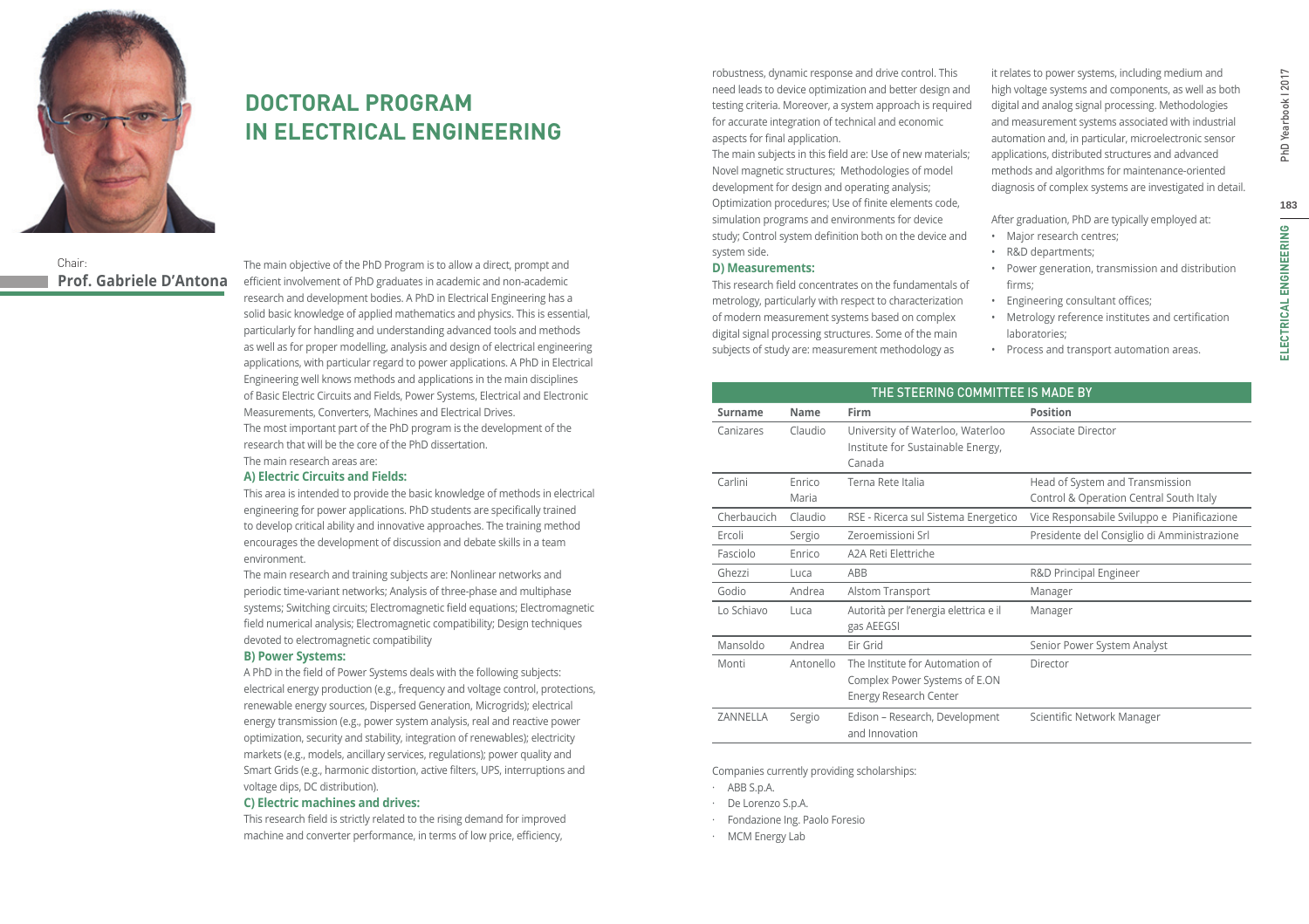# **NOVEL METHODS IN CONTROL AND MONITORING OF PHOTOVOLTAIC SYSTEMS**

### **Aghaei Mohammadreza – Supervisor: Prof. Sonia Leva**

#### **Summary**

Operation and maintenance is a crucial factor for Photovoltaic (PV) plants inspection and control activities which currently are quite hard to be performed due to manual and dispersive procedures. The current doctoral thesis proposes a novel, comprehensive and innovative approach to automating the entire steps of inspection and prognostic procedure using designing a control system to provide accurate and reliable information on operating conditions of PV plants. The system can perform PV systems' monitoring, diagnosis, defects and failures reconnaissance, data processing and to propose remedial actions. The proposed complex control system is integrated with separate systems including the Unmanned Aerial Vehicle (UAV), visual and Infrared IR cameras, monitoring cabinet, ground control station systems, programming and software, processing system, database and decision support system. Besides, each system contains various data acquisition system (DAS) and sensors to collect the data and signals. Moreover, the systems are connected to each other through network and Radio Frequency (RF) channel, and they are controlled by the central ground control station.

In the current research, various

experimental tests have been designed and performed to examine the quality, accuracy, robustness, reliability, validity, capability and flexibility for different parts of proposed automated and control system in real and large-scale PV plants. The preliminary results have proven that automated the procedure of PV plants inspection is very promising being practical, precise and much faster than traditional monitoring methods, cost effective. In addition, the finding of current research has indicated that the inspection procedure of PV plants can be performed by integrated various monitoring systems in a single innovative system package to provide entire accurate information requirements for each PV system in large-scale plants.

#### **Automated Control System for PV Fields Inspection and Remote Control**

The proposed smart monitoring system is used to provide quality assurance service for PV power plant in a short time and explore the defects or failures on PV modules. Figure 1 illustrates two schematic view of the proposed system for the monitoring of the PV plants using UAV technology. The smart tracking system can propose an appropriate solution for each affected PV system. Besides,

the system can communicate with ground monitoring cabinet and data acquisition systems for analysis and evaluation PV systems electrical performance in power plants. Field monitoring cabinet controls the meteorological station. Figure 1: Two schematic of the automated control monitoring system for PV power plants. In this concept, the control system is integrated with inspection, recognition of the problem, processing, and decision making. Therefore, all the requirements for operation and maintenance are associated with such a system. In Figure 1, the visual and thermography assessments are carried out by mounted infrared imaging sensor and visual camera on the UAV. Then, automatically the images captured are transferred to the Ground Control Station (GCS) by RF channel. Later on, the classified data are sent by the GCS to the database for the following processing. Subsequently, signal characteristics data (e.g. current, voltage, power, temperature, irradiation, etc) are acquired by monitoring cabinet or SCADA (Supervisory control and data acquisition). After software analysis of the received images, all the processed information is transferred to the decision support system for appropriate future actions to be taken. In this

### TABLE 1: DETECTION OF PV MODULE DEFECTS BY AERIAL VISUAL INSPECTION IN DIFFERENT ALTITUDE AND GROUND RESOLUTION.

| <b>P V Component</b> | <b>Defects - Failures or Characteristic</b> | <b>Maximum Possible Flight</b><br><b>Height for Visual Detection</b><br>by automated system | <b>GR</b> [pixel/cm] |
|----------------------|---------------------------------------------|---------------------------------------------------------------------------------------------|----------------------|
| Module               | Snail Trail                                 | $6-7m$                                                                                      | $8 - 10$             |
| Module               | Dirty                                       | 15 <sub>m</sub>                                                                             | $3 - 5$              |
| Module               | White Spot                                  | 20 <sub>m</sub>                                                                             | $2 - 3$              |
| Module               | Encapsulant discoloration (EVA)             | 20 <sub>m</sub>                                                                             | $2 - 3$              |
| Module               | Different glasses                           | 20 <sub>m</sub>                                                                             | $2 - 3$              |
| Cell                 | Day4 Technology                             | 10 <sub>m</sub>                                                                             | 5                    |
| Cell                 | Number of Cell interconnect Ribbon (bus)    | 20 <sub>m</sub>                                                                             | $2 - 3$              |

phase, the system evaluates the information in order to detect particular defect or failure on the PV systems in standard test conditions (STC) for the decision support system. The proposed software method by using digital image processing techniques focuses on the separating the hot and cold areas in IR images of the PV modules, and also it concentrates to determine degradation percentage of affected modules and as well classifying the particular defects or failures.

#### **Resolution Assessment**

Resolution assessment of the aerial visual or IR sensors is a crucial task for the proposed monitoring system during PV plants inspection. In digital photography, the resolution of images is also imperative. In current doctoral dissertation, the following equations were proposed to describe the correlation between the resolution of aerial sensors and possible defect detection during PV plant monitoring. The ground distance can be evaluated in Equation 1.

 $GD = H \cdot \frac{PD}{f}$  (1)

With this regards, the photo resolution (PR) and the corresponding grounding resolution (GR) can be defined in Equation 2.

 $GR = \frac{PR}{GD} = \frac{PR}{H} \cdot \frac{f}{PD}$  - (2)

According to many different experimental tests, Equation 2 was developed in order to estimate the correlation between altitude and resolution of aerial sensors and the specific defects identification on the PV modules. Furthermore, it is possible to correlate the features of

**1. Two schematic of the automated control monitoring system for PV power plants.**

the camera (f, PD, PR) with the flying height of UAS (H) and the grounding resolution (GR). Table 1 summarizes visible defects on the aerial image photographs and ground resolution which have been captured by the camera mounted on the UAV. This can present an overview of correlation between identification of target defects and maximum flight height from the top of the modules during the aerial visual photography procedure performed using a Nikon-V1 camera.

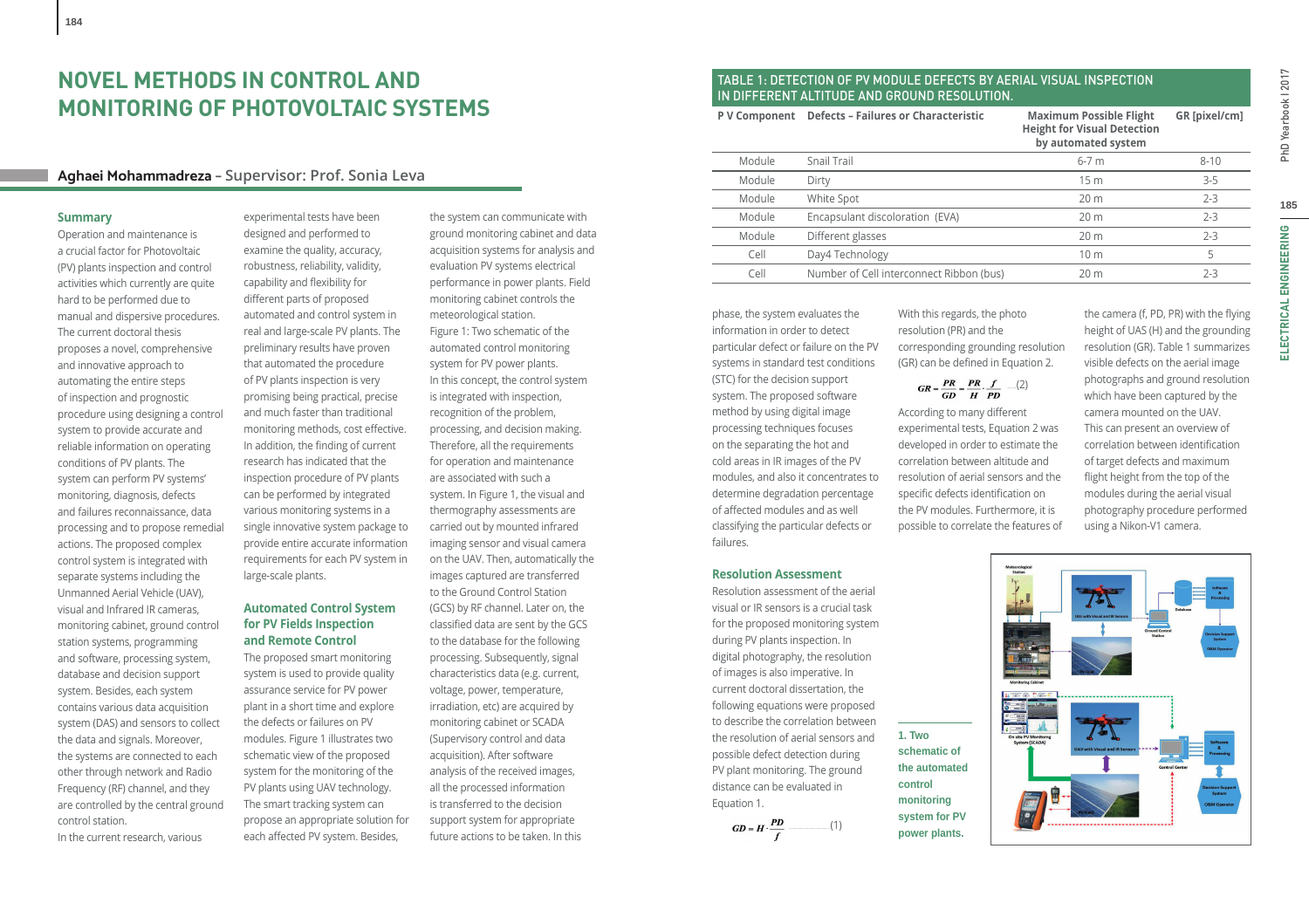# **INTRODUCTION OF DC AND STORAGE SYSTEMS IN SHIPBOARD ELECTRIC SYSTEMS**

## **Corti Matteo – Supervisor: Prof. Enrico Tironi**

The high penetration of natural commutated power electronics converter for electric propulsion systems, along with the requirements of high quality of service for some kinds of loads, has led to the study of the introduction of DC and storage systems in shipboard electric systems. This thesis aims to make evidence on how these technologies can improve power system's operation. It is worth noting that the majority of results is also valid for stationary applications.

After a general overview of power electronics converters and storage systems suitable to be used for shipboard applications, this work investigates shipboard distribution systems. A particular attention is paid to zonal electrical distribution systems with AC or DC primary feeders. Uninterruptible loads are installed inside DC zones and they can simultaneously be supplied by di fferent feeders. This feature is achieved thanks to the proposed control strategies that are based on droop curves. The quality of supply is further increased by the installation of storage systems. Numerical simulation results are shown to validate theoretical analyses.

DC zones can also be used for isolating distorting loads from the AC network, thanks to DC

immunity to harmonics and the installation of forced commutated power electronics converters. Numerical simulations show how a hybrid system (AC with DC zones), together with both high-pass and single-tuned filters can improve the power quality of the AC part of the system, satisfying regulation requirements. In addition to data communication line, power electronics converters play a crucial role to correctly operate an electric system. For this reason, two multi-port converters have been developed. Their main features are port voltage decoupling, power flow management and fault clearance. Both pole-to-pole and pole-toground faults are investigated and several solutions are proposed

to clear the latter. This thesis also proposes an algorithm for local stability veri fication for each multi-port converter. The behavior of the converters under several functioning conditions is validated by numerical simulations and experimental tests.

DC zones and storage systems can also be exploited for providing ancillary services to the AC part of the system. In particular, the management of an AC island by a FEC and the short-circuit power increasing are investigated. For what concerns AC islanding, the originality of FEC control is

the emulation of a voltage source, instead of a current source. In this way, the converter is ready to supply AC loads after islanding way-in. Furthermore, transients are reduced during both islanding way-in and way-out. The proposed control strategy is tested by numerical simulations. Shipboard short-circuit power is limited and circuit breakers may not trip after a fault. Consequently, a fault can results in safety and selectivity issues. Several solutions are proposed in this thesis. One of them is explained in literature by means of a theoretical treatise and numerical simulations. This thesis validates it by experimental tests for completeness and improvements.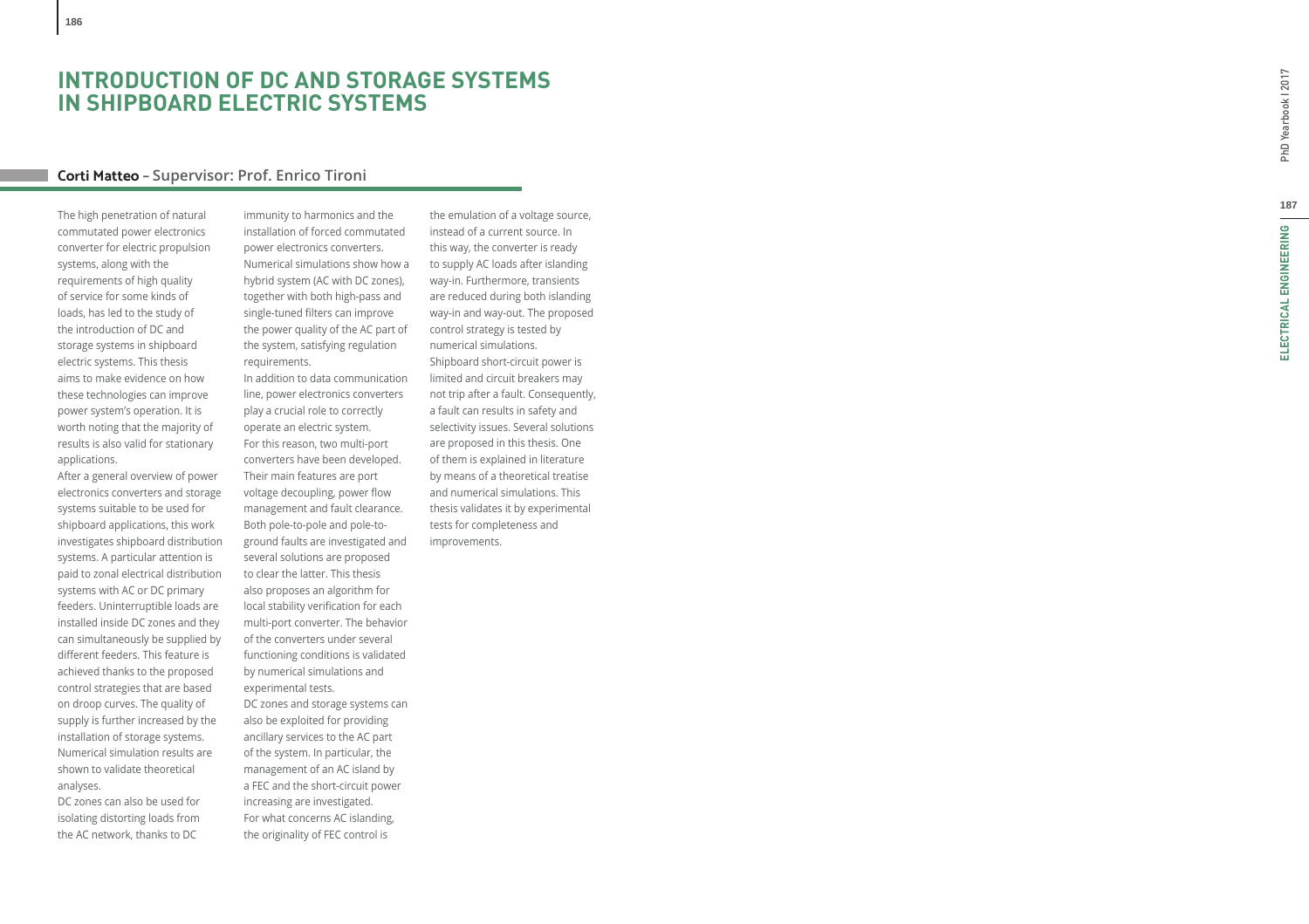### **Frassinelli Stefano – Supervisor: Prof. Riccardo Zich**

The training methodology is proposed as a science to manage, organise and plan the evolution of the athletes performance. Like other sciences, training methodology needs objective data to formulate his theories and laws. The sportsman study on the field, of sports training and of sport competition, is the best way to acquire the parameters characterizing the athletes performance. In this direction, the design and tools development that are able to investigate and measure the exercise biomechanic phenomena during real workouts and competitions, far from the reality of aseptic laboratory research, are the future sports analysis. Future whit great grow prospects.

**188**

Judo is a fighting sport where the contact between the athletes, the friction and impact derived therefrom and the moisture linked to sweating, produce a lot of problems to wearing the measuring devices. Inertial Sensors designed and developed specifically, would allow reducing drastically the criticality of usage into unconventional experimental environment as the "tatami" (mat which hosts judo workouts). In addition right fit would allow athlete who wear it, to move without constraints or special care to preserve the equipment integrity.

The goal of the study is create a useful tool to collect specific data to measure athletic performance during workout and simulation of judo competitions. The issue has been analyzed and developed along three different path:

a) an approach through the theory of movement b) a biomechanical approach c) an engineering approach

a) About specific examination of the factors that contribute to athletic performance in Judo, we considered only the movement aspect. All movement performance start from its technique. The movement technique and even more sport technique, are the ultimate means that the sporty performance uses to express itselves. Analyze and measure sport technique means to collect useful data to improve the performance that it produces. The sport technique is strongly influenced by the athlete *motor abilities* and *capabilities*. The various *motor abilities* aren't precisely identifiable because they contribute in building up the movement itself and, with it, they make an only thing. During the development of the sports activities on the field, the *motor abilities* can be *observed* but *not measured*. Consequently the

taking charge and examination of *observable* parameters together with those *not measurable* involves a specific mathematical analysis. We propose two different but complementary mathematical matrices to quantify the *motor abilities* that are involved in sporting gestures: a Boolean matrix  $(A(i,j) = 0;1)$  and a Fuzzy matrix ( $\mu$ F(x) =  $\mu$ ; 0 ≤  $\mu$  ≤ 1). The first one allows us to discriminate motor abilities according to a global criterion, while the second one follows an analytical criterion. This allows a unitary quantification of the motor abilities. At the same time, it enables to quantify the weight and importance of capabilities (conditional and coordinative) that contribute to its formation and expression on the field.

b) The judo technique is analyzed according to biomechanical criteria and finds its basis in the Optimization principle and in the Minimum Action (MA) principle. The classification of throwing techniques, which are the fundamental technical movements of judo, is reduced to only two classes: techniques where Tori uses of a couple of forces for throwing Uke and techniques where Tori uses of physical lever for throwing Uke. Consequently, it also simplifies the classification

of all the movements that are performed in preparation for the execution of the technique. These movements are called the General Action Invariants (GAI) and Specific Action Invariants (SAI). We have identified for each analyzed movement: Strength (= Mass x Acceleration) - [x  $1 \text{ kg} 1 \text{ m}$  / s2 = 1N] Work (= Force x Displacement) - [1N  $x 1m = 11$ Power (= Work x Time) -  $[1] \times 1s = 1$ W]

c) By commom inertial sensors currently on the market, it has been designed and developed a specific tool that was able to overcome the problems of an "unfriendly" experimental environment.

The pair of athletes who struggle and throw themselves at each other on the mat, certainly presents an unconventional experimental reality. Most wireless inertial sensors are assembled with an accelerometer, a gyroscope, and a magnetometer. In our sensor there is only the accelerometer. This choice has been done with the aim to make the most compact instrument and improve its wearability. Two configurations in the dressing phase with the tools of the tested athletes have been choosen: the first one with seven devices, the second one with five devices. The acquisitions carried out involved lower limbs. The sensors were compared with a magnetic and inertial sensors system (TSDN121, ATR Promotions) and a gold standard, a markerless stereo-photogrammetric acquisition system based on synchronized digital cameras with a frame rate of 90 fps.

Traces analysis and their processing through the subsequent construction of the stick diagram, showed that: - there are important differences between the throw techniques performed by low qualification athletes and high qualification athletes. The latter showing a much better performance. - the athletes sizes have effects on the technical execution: the light weights express greater acceleration in relation to the mass comparated to medium weights and heavy. - the genre, jointly to body weight, has influences on the technical execution. - the techniques of the couple of forces are faster than those

that use a physical lever for throwing the opponent. That is in accordance with the biomechanics principles. - the acceleration and the angular velocities detected during the preparatory movements to the tecnical execution (GAI and SAI) don't present significant differences compared to those recorded in the execution of the true and proper throwing. The difference is given by the direction changes, which serve to break the opponent's symmetry and to put the same opponent in a situation of instability, thus facilitating the subsequent throwing. - the principle of Minimum Action

(MA) is not always respected in a more dynamic combat phases. During the analysis of dinamical situation to put as objective the function of the MA is a necessary condition but not sufficient. Actually it's appropriate to integrate the principle of MA with the concept of Maximum Effectiveness (ME). The athletes, searching ME, are often forced to choose (instinctively) solutions which require a greater physical work (W). To enter the defense of an experienced opponent (putting him in a situation of instability, breaking its symmetry) means to make actions that are not biomechanically advantageous. This increased energy output is repaid by the ME of the final gesture. So, ME means not only MA as minimization of energy expenditure, but also the greater possible result in relation to the energy used.

At the end the wireless inertial sensors have showed to be an effective tool, useful to the purpose for which they were designed. The equipment with its good wearability allowed the athletes to express themselves freely, concentrating totally on their exercises, without any constraint and distraction. This research shows good flexibility of the evaluation system and opens an important window into the world of sporting evaluations carried out directly on the training field. There are many sports that already benefit from the scientific investigations that concern them, but many other are still waiting. They are those sports that take place in environments difficult to equip as laboratory or whose technical and sporting dynamics presenting a problem to be standardized. The instruments, object of this study, could certainly cover some of these gaps.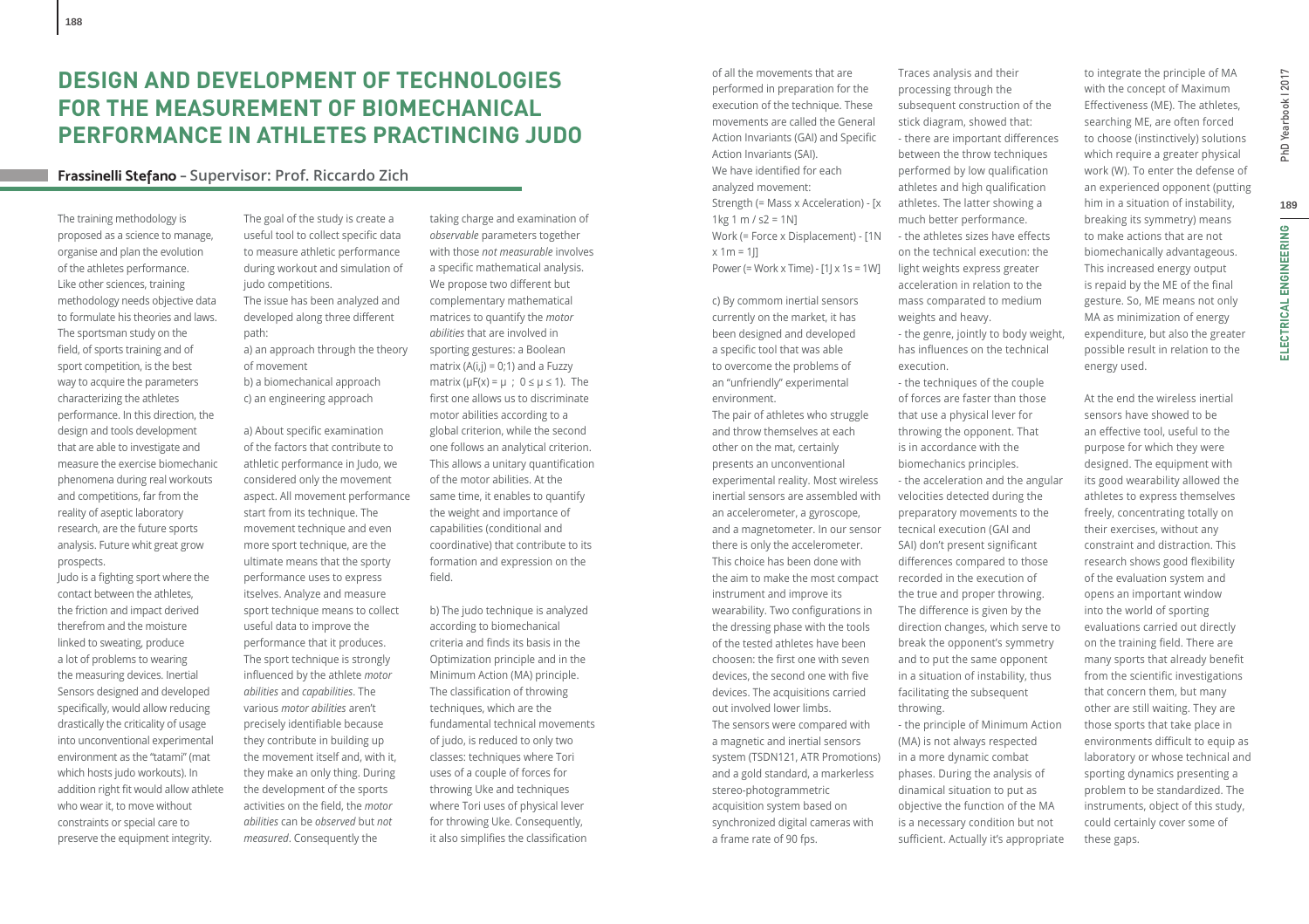## **Hafezi Hossein – Supervisor: Prof. Roberto Sebastiano Faranda**

Power Quality (PQ) in LV distribution networks is already a concern in many European Countries especially where there is a strong presence of renewable energy generation. Therefore there is a growing interest in new solutions able to improve power quality level of such a system providing regulated power to the end user within standard definition. In other hand for different reasons, customer may need or require customized power which may not fit into standard definition. PQ and Custom Power may follow the same patch or possibly those may contradict each other going in opposite directions. Therefore, it is not an easy task for Distribution System Operator (DSO) to respect both standard PQ definitions and custom power requirements.

**190**

Several solutions have been introduced by electrical power engineers in order to perform PQ compensation tasks and provide custom power requirements. Among those, Uninterruptible Power Supply (UPS) is the most interesting and prosperous solution which is able to provide both PQ and custom power requirements of one customer. However an UPS system is quite an expensive solution and several alternatives are proposed in order to decrease solution

expenses in the cost of reducing its functionality and flexibility. Series and Shunt conditioners with different topologies have been studied and those can furnish the grid with their voltage and current compensation capabilities however, a series or shunt conditioner alone, is an incomplete solution due to their compensation and service restrictions. To deal with series and shunt conditioners shortcomings, a combination of series and shunt conditioner is introduced by Akagi which is able to tackle both voltage and current impureness and it is called Unified Power Quality Conditioner (UPQC). Usually the UPQC is composed by two inverters which, one is connected in series with main through a coupling transformer and the other is connected in parallel to the load. In basic UPQC configuration, series converter and shunt converter are sharing common DC link where it is connected the storage system. An UPQC can be equipped with Static Switch in order to couple/decouple the device to/from the network. The UPQC looks a well-designed solution to manage PQ and custom power requirements but due to the increment of renewable energy (Distributed Generation) and storage integration into power system and specially at Low Voltage (LV) level, the

PQ conditioners paradigm has changed. By introducing bidirectional power flow in newly introduced Smart Grid system, DSOs started to look for system level and modular solutions which are able to operate within the Smart Grid system, communicating with other active participants. In these new systems a device needs flexibility and modularity in order to properly furnish the network. The Open Unified Power Quality Conditioner (Open UPQC) is a novel proposal and special design of original UPQC and it is a distributed solution which is able to provide high power quality to the installed area and provide custom power services to the end users and some auxiliary services to the DSO. The proposal is to split the UPQC series and shunt units, move the series unit to the Medium Voltage (MV)/LV substation, in order to support all the installed area, and to split the shunt unit into several units according to end user needs and install each shunt unit at front end of customer property, providing PQ and custom power improvements to the end user and different auxiliary services to the grid and DSO. The shunt and series units are able to communicate with each other within a generic Information and Communications Technology (ICT) system.



#### **1. Generic schema of Open UPQC**

Figure 1 shows generic schema of Open UPQC. It consists of a coupling transformer (1), series unit inverter (2) and a set of capacitor bank as series unit DC bus (3). The series unit fundamental task is to regulate PCC (4) voltage. The shunt unit is installed close to the end user. Figure 1 shows one shunt unit connected to the LOAD\_1 which is representative of controlled loads. Shunt unit consists of a Static Switch (5), AC-DC converter (6) and it is equipped with storage battery system (7). LOAD\_2 represents uncontrolled loads and in Figure 1 those are shown in integrated form and are directly connected to PCC without shunt unit. This thesis discusses about working principle, hardware and

controller design of the Open UPQC. Working philosophy of Open UPQC is explained in detail and series and shunt units responsibilities are addressed. Series unit is meant to work with pure non-active power compensation strategy in order to reduce system losses and its realization cost. This non-active power working concept, will impose operation limits on series unit. Series unit operation limits is analyzed in deep, considering possible contribution that shunt units can have to improve series unit performance and this led to the co-operation idea between series and shunt units as happens in the UPQC. Series and shunt units should be able to work independently

so, both units controller should be fast enough in order to deal with transient events. Series unit is designed to work as self-supported Dynamic Voltage Restorer (DVR) system in order to compensate both fast and slow voltage variation of the grid. In other hand shunt unit's function is like a line interactive UPS system which is able to give some ancillary services to the grid. Beside series and shunt unit local controller, ICT based controller is also described in order to enable co-operation between series and shunt units. The performance of the designed Open UPQC is verified by MATLAB based simulation and Laboratory experimental tests prior to the real field tests. The whole Open UPQC has been realized as a part of Smart Domo Grid (SDG) project and it has been installed and tested in a real LV distribution network in the city of Brescia, north of Italy.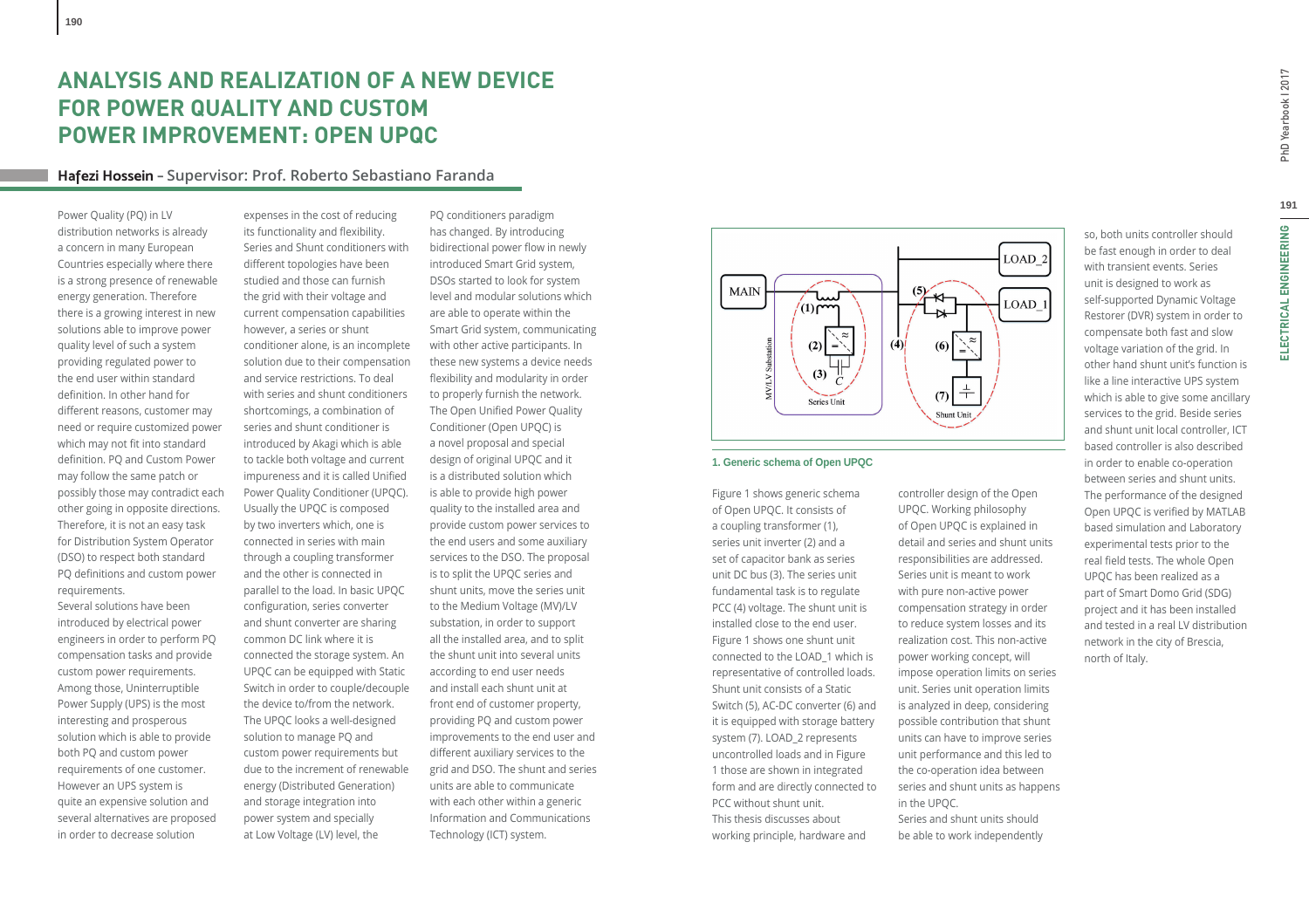# **RELIABILITY ASSESSMENT OF PHOTOVOLTAIC PLANTS**

## **Khalil Mohamed Mahmoud Abdel Fattah – Supervisor: Prof. Loredana Cristaldi**

Failures of Photovoltaic (PV) systems started to reflect a dramatic e ff ect on the economics of power generation and risk of power interruptions. Recent surveys and reports manifest the delusion of PV systems being reliable systems based on the recorded failures of the system components and the associated degradation of PV output power. The thesis presents a complete reliability assessment on the functional failures associated with grid connected PV systems. This objective is achieved by a root cause analysis of failures through the widely used reliability technique "Failure Mode Effect Criticality Analysis (FMECA)", which is developed in this work and a new approach is introduced. The new approach is introduced because the traditional FMECA approach is not recognized during the operation phase in all the current FMECA standards, except TM-5-698-4 standard that states the possibility to implement FMECA in the operation phase. However, TM-5-698-4 standard does not state any details on the steps to implement FMECA in the operation phase. Since the traditional FMECA is limited to the design phase, the traditional FMECA considers only failure modes and no considerations are given to the mechanisms of

these failure modes. Moreover, traditional FMECA is not up-todated with maintenance activities. The novelty of the new FMECA approach stems from the possibility to apply a strong FMECA technique during the operation phase through a strong dynamic reliability modelling, using Markov Process based on functionality analysis with multistate modelling, and a proper condition monitoring. In this work, the drawbacks and standards controversies of the traditional FMECA are discussed and a new approach is introduced.

This new approach is applied on PV systems during the design and operation phases. During the design phase, the root failure causes of PV systems are studied in details through FMEA approach and criticality analysis. A detailed failure cause root analysis is conducted for each possible failure mode of PV systems. This is associated with a prioritization for each failure mode using quantitative methods, for PV inverter, and a qualitative approach, for PV module and Balance of System (BoS). During the operation phase of PV systems, Markov process modelling and condition monitoring are applied on the di ff erent failure modes of PV

systems. In Markov modelling, a functional analysis based on possible failure modes are conducted using Markov process through another route of analysis based on failure modes which is di ff erent than most of Markov structural analysis, carried out in literature, of the traditional two levels of performance. Since, it might be practically hard to track the reliability of a complex system that has large numbers of failure modes. Each subsystem is analysed separately by Markov process in order to evaluate its probability of success, reliability, then these subsystems are connected together according to their functional relationship. Finally, the overall reliability is evaluated based on the reliability functions of the traditional Reliability Block Diagram (RBD). This multistate system Markov modelling overcomes the commonly adopted assumptions of binary one, provides more realistic representation of engineering systems and guarantees a proper maintenance policy based on all possible scenarios of the system conditions. This gives a strong tool to evaluate and predict the probability of failures. Meanwhile, the proposed condition monitoring is based on sensor measurements, which

are processed and analysed in order to detect any drop in PV performance. This drop can detect the potential failure mode in the field considering the proposed detection strategies. The main objective of the new FMECA approach is to improve the design of systems in order to limit or prevent any potential failures in the future operation. In addition, it helps in avoiding and reducing the failure modes that might occur during the operation phase itself.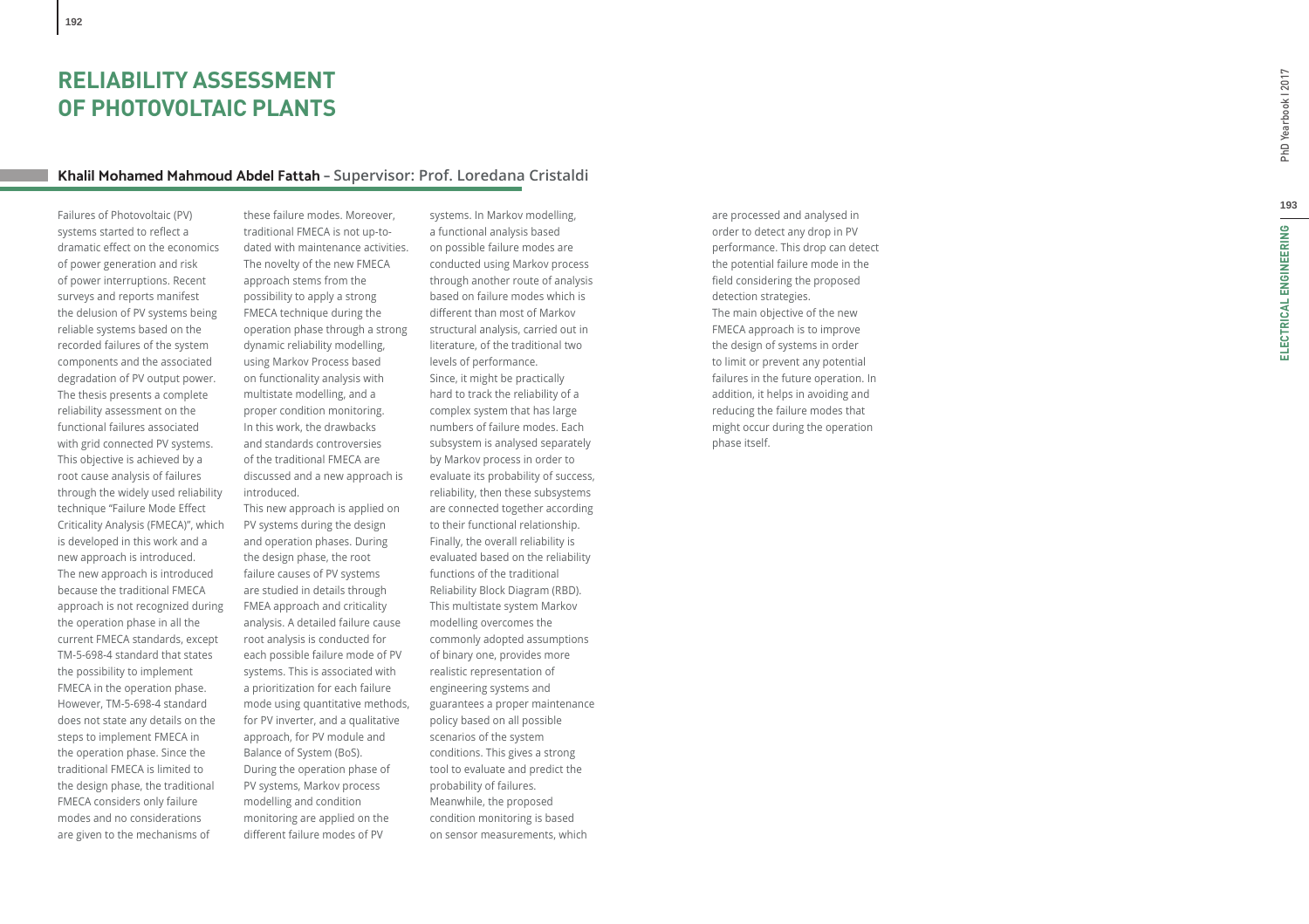### **Lei Ting – Supervisor: Prof. Roberto Ottoboni**

This Ph.D. yearbook is based on a three-year Ph.D. program in Electrical Engineering under the instruction of Prof. Roberto Ottoboni, carried out at Politecnico di Milano, Milan, Italy from 2013.

**194**

The aim of my research activity carried out in the last three years is to contribute to the subject of characterizing the behavior of instrument transformer under distorted input condition or real working condition, in particular, focusing on the aspect related to the harmonic measurement. The justification of doing this research is described following. As more and more nonlinear loads and renewable energy sources have been connected to the grid, the topic of monitoring harmonics in the power system attracts more attention; furthermore, an accurate measurement of power system harmonics using the already installed instrument transformer (IT) is needed. However, most researches and standards in the past proposed to characterize an IT only considering its behavior at the fundamental frequency or, in the advanced cases, treating the IT as a linear device and adopting the frequency sweep as the method for IT characterization over frequency. Nevertheless, if we consider the transformer

behavior, when harmonics are present in the input signal, the transformer study based only on the fundamental frequency is not sufficient to describe its behavior at higher frequencies as well as, being the transformer a nonlinear device, its behavior cannot be fully interpreted by the sinusoidal frequency response. In fact, the harmonic measurement is very useful, which can help to improve the power quality since its measurement result provides useful information for harmonic elimination approaches like the active power filter. There are two groups of instrument transformer applied to the grid, namely the conventional instrument transformer (CIT) and the non-conventional instrument transformer (NCIT). And, the conventional instrument transformer has a long history and due to the robust and the economic reason, the conventional instrument transformer (CIT) is still the most widely used instrument transformer in the grid and we mainly discuss the property of CIT in the following sections. Its working principle is that, according to Faraday's law of induction, if a varying voltage is applied to the primary winding of the transformer, this varying voltage will create a varying magnetic flux

in the transformer core, which creates a varying magnetic flux at the secondary and induces a varying electromotive force (EMF) or voltage in the secondary winding. If the transformer is ideal, it means that the voltage signal measured at the secondary permits to infer the primary voltage without error. From the practical point of view, there are many aspects, which cannot be neglected in a real transformer, namely core los ses or magnetizing current losses, Joule losses due to the resistances in the primary and secondary winding, and leakage flux. The eddy current and hysteresis effect are responsible for the core losses, also known as iron losses, and its magnitude is related to the core flux and the operating frequency. The magnetizing reactance is responsible for providing the mutual flux in the core. However, the core magnetization characteristic that makes the shape of magnetizing current so different with respect to the primary current is the primary source of transformer nonlinearity. This nonlinearity would cause the spectrum difference collected at the transformer two sides and the elimination of the nonlinear effect is also the major task in this research.

In this respect and considering, in particular, the voltage measurement transformer (VT). The main goal of this work is the proposal of an accurate transformer model capable of describing the device in terms of its linear and nonlinearity behaviors. The original contribution of this work relates to the definition of a simplified Volterra model in the frequency domain, which is specially designed for transformers. Comparing to the complex GFRF or the original form of the Volterra series in the frequency domain, this model does not require knowing of many high-order frequency response coefficients and it permits to reduce the model complexity, without limiting its accuracy, thus opening the way to practical applications. Since this truncated model has retained completely the linear response components and reserved some significant higher order response coefficients for describing the system nonlinearity, it can be treated as a reinforcement or replacement to the classical transformer characterization method, i.e. the traditional frequency response approach. In the meantime, a measurement setup, arbitrary medium voltage generator (AMVG), has been developed and a simple approach for compensating the nonlinearity of the step-up transformer in the AMVG developed in the laboratory of the Politecnico of Milan in order to enhance the performance of the AMVG. The corresponding test results show that, with this simple approach, the harmonics have been noticeably reduced.

Thanks to its software-based controller, this setup is able to test the transformer under the distorted condition, process the experiment data automatically. Then, using this developed AMVG, we test the several transformers under both the sinusoidal and distorted conditions. Comparing the test results obtained under the aforementioned different conditions, we find out that, there is always a difference between the sinusoidal and distorted condition in terms of the ratio and phase errors of harmonics for all the transformers under test. This difference clearly points out that, when the input signal is distorted, the transformer nonlinearity plays an important role and has a significant effect on the harmonic measurement. Finally, the proposed model has been validated on different transformers through experiments, where several possible applications of applying this model have also been discussed. In the validation process, we have applied three different signals to test the transformer under test (TUT). The first signal is designed for the estimation of the model coefficients of the proposed simplified model, while the other two signals are used for verifying the reliability or robust of the model under different input conditions. The test results demonstrate clearly that the proposed model fits the transformer behavior very well and the accuracy of the model is acceptable. In addition, the proposed model has been applied for three different applications,

namely the measurement of harmonics, the identification of the inner-turn fault, and the measurement of the DC-bias in the transformer. The aim of these tests is to prove its effectiveness and to discuss its advantages with respect to the traditional frequency response method. The first application of the model is the most important in all three application, where the transformer output has been used for predict or reproduce the transformer input. The result shows that, with the new model, the error of estimating the harmonics can be largely reduced with respect to the linear approach which does not consider the nonlinear effect.

Certainly, there are still some open issues that need to be studied in the future, such as, any truncation to a nonlinear model can cause a corresponding error and this error is considered as a part of the model uncertainty, which is normally proven by mathematic derivation. Unfortunately, for the proposed model, this relevant and important aspect is still left open. Another issue that needs further discussion is that, in our model, to further investigate the possibility of eliminating some model coefficients using the symmetrical feature of the model. In addition, we have to study more applications suitable for using this model. Last but not least, all the research now is carried out on the voltage transformer and the behavior of the current transformer has not been considered. These issues will be discussed, hopefully, in future developments of this work.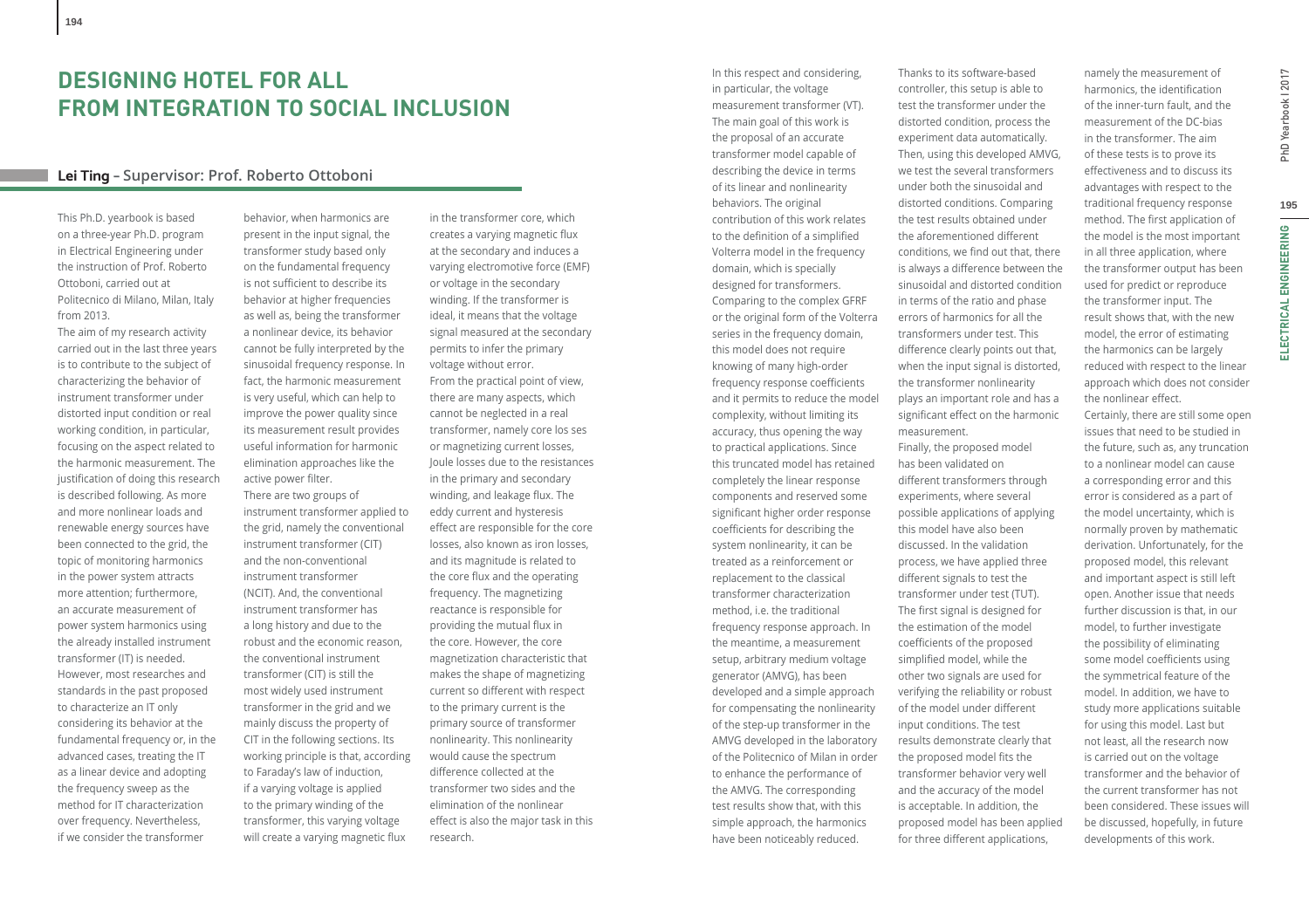# **MODELS AND OPTIMIZATION OF ISLANDED MICRO-GRIDS INCLUDING RENEWABLE ENERGY SOURCES AND BATTERY ENERGY STORAGE SYSTEMS**

## **Magistrati Giulia – Supervisor: Prof. Alberto Dolara**

Islanded micro-grids are commonly settled in remote rural areas, which have small population size and do not have large industrial plants. These areas are not connected to the electric grid because of the high connection, maintenance and operating costs. Nowadays, Diesel Generators (DGs) power the majority of the islanded microgrids: despite their many advantages like portability and flexibility, they do not represent a profitable solution from the economic point of view. For this reason, the integration of renewable energy systems within the DG micro-grids is a valid alternative for a more convenient management. This is possible since renewable energies, like solar and wind, can be locally available and these technologies are, currently, a low cost solution. Moreover, the electrification of remote areas and the improvement in power quality and energy cost in existing power plants is a very potential market, especially in Africa. The introduction of nonprogrammable renewable energy generators dramatically changes the management of the

power flows into the microgrid. To ensure the grid stability, the variability of the renewable source requires an increase of

the spinning reserve of the whole power plant. Since the spinning reserve will be covered by the DGs, the benefits due to the installation of Renewable Energy Systems (RESs) will reduce until they will become vain. For this purpose, it is recommended to include other type of regulating generators like storage systems provided by inverters with droop control, so that they can act as rotating generators and perform spinning reserve. Regulating generators performing primary and secondary regulation guarantee the power balance of the micro-grid, sharing the load power among the generating unit and restoring voltage and frequency levels after primary regulation intervention. The tertiary regulation controls the power flows to pursue power quality and economic benefits; usually a daily scheduling defines generators to be working and their generation curve in terms of hourly average values. This work developed two optimization models to set up a longterm schedule for tertiary regulation. The first one aims to maximize the energy harvesting from renewable energy sources, thus minimizing the energy production from DGs; it is based on Linear Programming method. The second one aims

to minimize the operating costs, and it is based on Mixed Integer Programming. Both models have been applied, as case study, to an islanded micro-grid composed of DGs, photovoltaic systems and Battery Energy Storage System (BESS) operating in Somalia since November 2015. The main function of the BESS is the improvement of the stability of the power plant, with the aim of increasing the exploitation of RES, thereby leading to a substantial fuel economy compared to the solution with only DGs. The plant is designed to supply the city of Garowe through three overhead distribution lines, operating in medium voltage. Since the micro-grid is located in a rural area of Africa, the load is mainly domestic and related to lighting, thus concentrated in the

evening hours. The micro-grid is controlled through a system based on Programmable Logic Controllers (PLCs). Normally, it is automatically managed through control logics based on power flows measurements, operational constraints and settings. The actual control logics regulate the power generated by the DGs and the PV and the power generated or absorbed by the BESS. Normally, in order to take the maximum advantage from the solar energy, PV plant is managed with the Maximum Power Point Tracking (MPPT) algorithm. In case the power production, both from PV and DGs, exceeds load demand and BESS is not available to store energy, PV is regulated by reducing the power with the algorithm of Regulated Power Point Tracking (RPPT). Anyway, DGs are regulated in order to guarantee an adequate spinning reserve.

The control logics are currently organized in a hierarchical order, based on the relevance and time of implementation of the actions. Functions with the maximum priority are related to safety operations, like prevention on anti-motoring of DG or rapid curtailment of generation. Then functions with medium priority manage the power flows to determine the stability of the micro-grid. In the end, functions with the lowest priority deal with the preservation of the main components, for instance by handling the number of start and stop of DGs to exploit them in the same way.

The actual control logics do not lead to the best mix of power that allow to take the maximum advantage from the RES. For that reason, this work aims to verify if an additional level of control, based on forecasting

and optimization method, will be useful to increase the amount of energy produced by RES. In this perspective, the optimization model would be inserted at the bottom of the control logics, as medium-time control. A typical sunny day and a typical cloudy day have been selected as a sample days to highlight the limits of the actual control logic. Optimization models allow to

improve the actual management, by minimizing PV curtailment or operating costs, namely fuel consumption. The optimization model developed using LP has been formulated in order to minimize the DGs' energy produced during the day. The LP model imposes the DGs to operate in the range between zero and the minimum operating power, thus with an extremely low efficiency, for several hours per day, resulting in an increase of the fuel consumption. The optimization model developed using MIP has been formulated to overcome this problem, setting the objective function as the minimization of the operating costs.

MIP model is a more complex and more complete model with respect to the LP model, able to represent real operating management scenarios of the micro-grid without any limitations.

In particular, the modeling of the start and stop of DGs and their independent management is crucial in defining power flows that minimize the use of fossil fuels. Moreover, MIP model allows to point out the weak decisions of the actual control logics of the case study microgrid. In addition to this, the results of the optimization models, both for LP and MP, have been presented for the case study and then, assuming that the actual battery bank has been substituted by other type of batteries, comparative models have been implemented. The battery technologies that have been considered are Lithium Titanate Oxyde and Sodium-Nickel-Chloride. Moreover, it has been carried out further models with different values for spinning reserve margins, in order to investigate the possible improvement on micro-grid performance.

197

**ELECTRICAL ENGINEERING**

ELECTRICAL ENGINEERING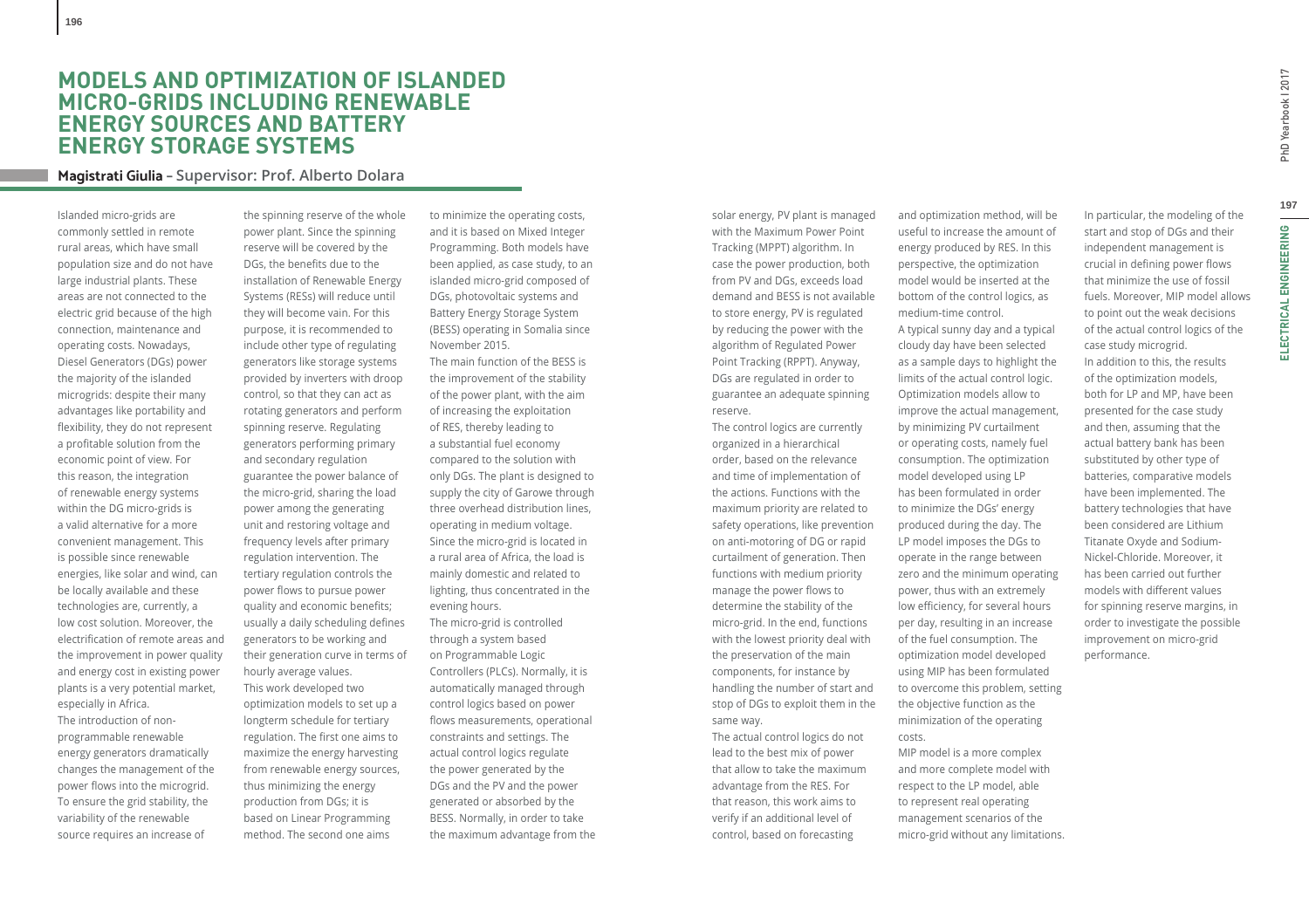# **Nguyen Nhi Thi Ai – Supervisor: Prof. Alberto Berizzi**

Renewable energy has been increasingly integrated into power systems as a result of the effort to reduce CO<sub>2</sub> emissions and build a future power grid economically feasible and environmentally sustainable. Particularly, according to the Blue Map scenario for power supply, electricity generation from renewable energy provides a share of 22% of global electricity generation in 2050, which grows almost threefold compared to the Baseline scenario. Along with this growing share of renewable technologies, greater interest has been attracted to the use of Energy Storage Systems (ESSs) due to the variable nature of most renewable energy sources. ESSs can accommodate renewable generation in time-shifting its energy to match demand and avoid power curtailment. They can also be used to mitigate transmission congestion and hedge forecast errors, etc. As the use of ESSs for wind penetration increases, decision on their sizes and locations becomes important for both security of operation and economy of the system. The goal is to place a minimum capacity of ESSs at appropriate sites where their applications will be most exploited. The addition of ESSs introduces time correlation characteristic into the planning problem, which is a major

**198**

difference between ESS planning and conventional system planning. Moreover, the integration of wind generation resource into power systems creates challenges for system planning, concerning the high uncertainty in wind power production. Deterministic approaches can not explicitly capture the stochastic nature of wind and hence can not help to make the right decision. Consequently, it is crucial to develop probabilistic techniques for solving the uncertainty issue associated with wind generation. In this work, the planning problem of ESSs under uncertainty is investigated.

A multi-period deterministic AC Optimal Power Flow (OPF) model is formulated to incorporate ESSs and wind generation. The ESSs are employed for time-shifting wind generation (see Fig. 1), thus increases the value of wind energy and reduces wind curtailment. This multi-period formulation allows to take into account inter-temporal constraints of the ESSs. In addition, the AC OPF formulation can capture realistic physical power flows of the system better than the DC one. It is also much more accurate and reliable when issues such as congestion and voltage constraints are concerned. Two approaches are proposed for optimal planning of

ESSs considering wind and load uncertainties, i.e., combined GA and cumulant-based Probabilistic OPF (POPF) approach and twostage stochastic programming approach. A methodology to define candidate buses for ESS installation is also proposed. A sensitivity analysis is then carried out to assess the impacts of ESS locations on system operation. The AC OPF problem with ESSs and wind integration is formulated into single-period model and operation of the ESSs in both models, single-period and multi-period, are compared. Theoretically, multiperiod model is a more suitable approach to deal with storage devices. From the tests carried out, multi-period model is shown to provide more economically optimal solution over single-period one in terms of production cost and amount of wind curtailment. Moreover, in single-period model, ESSs are only operated based on variations of wind power while in multi-period model, it is operated based on both wind and Locational Marginal Pricing (LMP) variations. Therefore, the multiperiod formulation is applied for planning problems with ESSs in this research. Two approaches, namely

combined Genetic Algorithm (GA) and cumulant-based probabilistic approach and two-stage stochastic



**1. Time-shifting application of the ESSs**

approach, for incorporating wind and load uncertainties into ESS planning problems are proposed. In the first approach, optimal placement and sizing of ESSs is implemented in two steps: in the first step, optimal ESS location and the expected value of ESS capacities are determined by GA and deterministic multi-period AC OPF with the goal of minimizing ESS investment cost and total expected generation cost while maximizing the generation of wind and storage; in the second step, probabilistic assessment is carried out on the obtained ESS locations and capacities. Probability distributions of ESS power and energy capacities are obtained, which can be used by decision makers to finally choose the size of ESSs to be installed. This approach, specifically the cumulant-based POPF approach, represents uncertain system inputs with probability distributions, but it retains the deterministic formulation of the OPF. Thus, the expected value of control variables is not

influenced by the randomness of uncertain system inputs, but only the probability distributions of control variables are determined by them. The other approach, i.e., two-stage stochastic programming, is developed for optimal sizing of ESSs. Wind and load scenarios as input of the problem are clustered and reduced into smaller sets of wind and load scenarios by adopting PCA-guided search for K-means clustering technique. This approach not only treats system inputs as random variables but also establishes stochastic formulation for the problem. Therefore, the uncertainty of random parameter inputs directly influences the optimization result. Test results show that this approach can explicitly incorporate wind and load uncertainties in the optimal sizing of ESSs. A methodology to define the best candidate buses for ESS installation is also proposed in this research. The identification of candidate buses is performed based on the Lagrangian multiplier, which represents the

variation of total production cost with respect to the variation of real injected power at a bus. A sensitivity analysis is performed, using this methodology, to assess the impacts of ESS locations on system operation. Two different applications of the ESSs are investigated, including timeshifting wind generation to meet demand and mitigating transmission congestion to avoid wind curtailment and allow an efficient utilization of transmission capacity. Installing ESSs at the best candidate buses allows the maximum benefit for power systems from several points of view: the minimum overall cost, the minimum curtailment of wind power (that could also lead to minimum CO2 emissions), the maximum mitigation of congestions, and the maximum benefit, in terms of energy process.

A final procedure for optimal siting and sizing of ESSs under uncertainty is then proposed. The first and necessary step in this procedure is preliminarily identifying candidate ESS locations. This helps reduce system size and make the planning problems tractable. Then, either the combined GA and POPF approach or two-stage stochastic programming approach can be adopted for optimal planning of the ESSs considering wind and load uncertainties. Applicability of this procedure is demonstrated with a case study and a complete comparison on solutions of the combined GA and cumulant-based POPF approach and the two-stage stochastic programming approach is provided.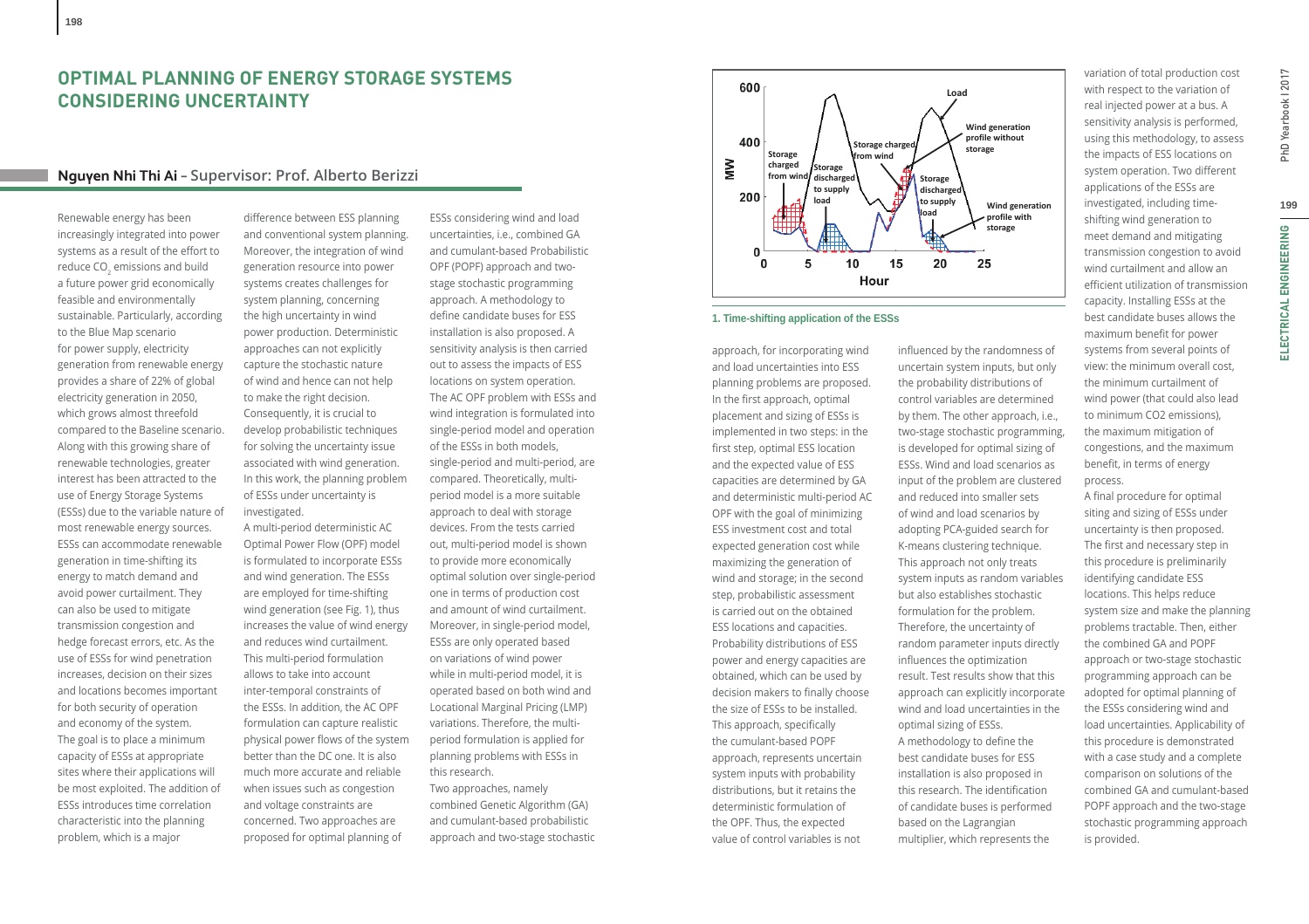# **Rigamonti Francesco – Supervisor: Prof. Gabriele D'Antona**

Low voltage circuit breakers are protection devices in use in order to prevent faulty and dangerous conditions in civil and industrial electric networks. A key aspect in circuit breaker engineering is the capability to timely switch the electric arc plasma occurring when the electric current flow is interrupted by breaking the circuit. The modeling and simulation of electric arc plasma, under the conditions which are met in low voltage circuit breakers, is a complex and not completely dominated issue.

The aim of this research project is to develop an effective diagnostic method and the underlying know-how to monitor the complex and fast behavior of the electric arc plasma during the transient opening phase of a low voltage circuit breaker.

The fi nal deliverable is a signal processing algorithm returning a space-time map of a characteristic physical quantity associated to the arc plasma, in this case, its current density distribution. The processed quantities are the external magnetic flux densities measured by the Hall effect sensor array speci fi cally designed for this project, placed along breaker sidewall.

Such technique would be a signi fi cant improvement over and supplement to state of the

art diagnostics, currently limited to electric measures of purely macroscopic electric quantities or optical methods a ff ected by problems of practical nature. The establishment of the correlation between plasma location and macroscopic measurement will help the modeling of partially understood arc plasma physics, as well as designers and engineers working in the R&D of protection devices. Nowadays the design for those devices is based on a phenomenological and semiempirical approach, or the analysis of multi-physical simulation and lab measurements.

The developed approach is based on lumped parameter model of the arc, where the ferromagnetic nonlinearities are also evaluated and modeled. The solution is reached by minimizing a nonlinear goal function. An ad hoc, novel regularization technique was developed to improve the resolution without impacting the robustness of the regularization scheme.

Numerical simulation methods are nowadays possible, based on computational magnetohydrodynamics and rich of fine modeling. Thanks to these tools, realistic synthetic data are generated, and the developed identi fi cation procedure was tested and validated, by comparison with

a reference solution. The main goal of this work was accomplished with an experimental arc identification in a real breaker, during standard short circuit tests. Inversion results are in agreement with present interpretation and knowledge of arc behavior, and add useful information regarding arc evolution in low voltage circuit breaker.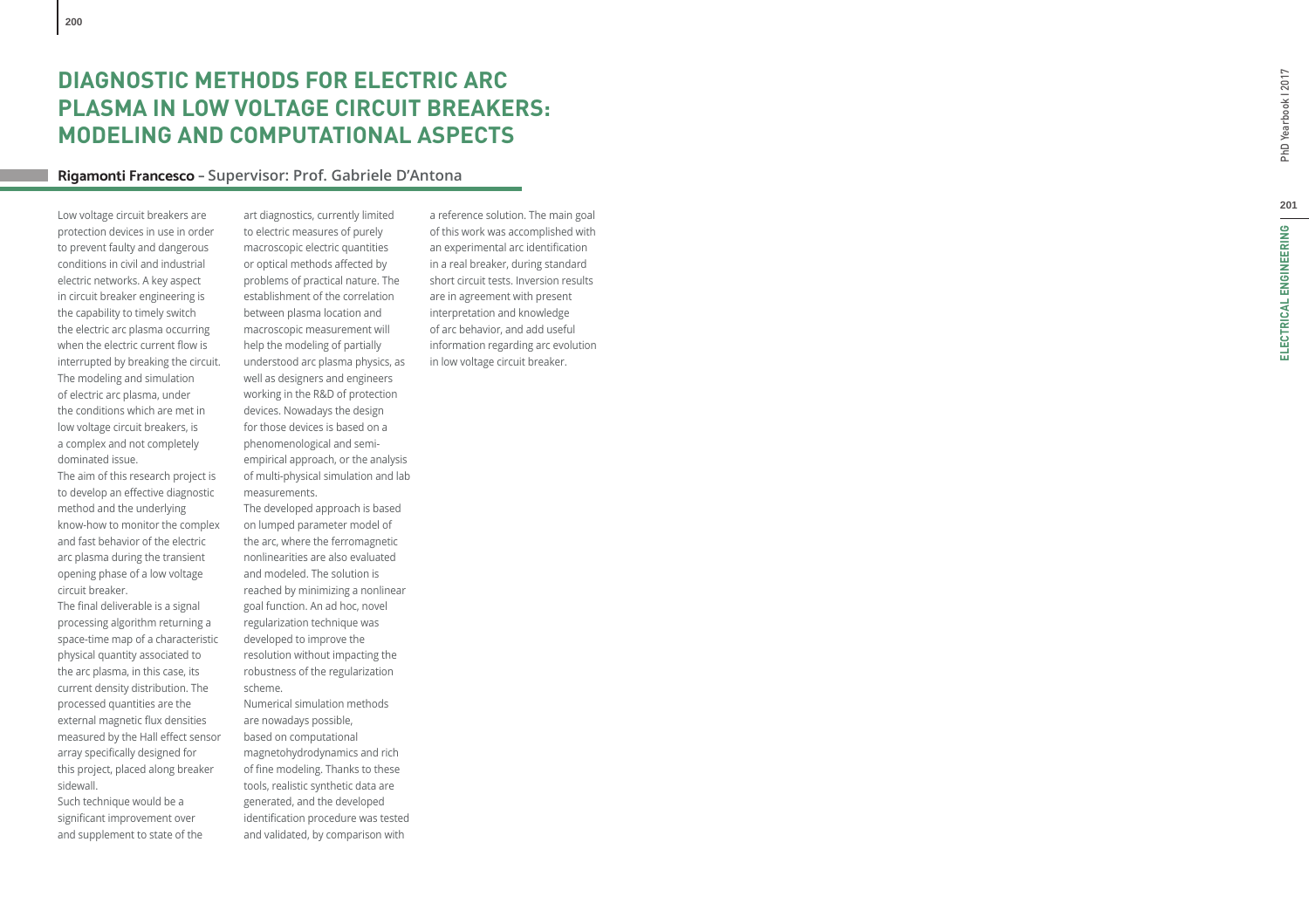# **EXPERIMENTAL PERFORMANCE EVALUATION OF MPPT ALGORITHMS FOR PHOTOVOLTAIC SYSTEMS**

### **Soulatiantork Payam – Supervisor: Prof. Marco Faifer**

In last decades, photovoltaic (PV) systems in the generation section are increasing rapidly and this growth is expected to be continuous. sO n one hand, the number of new developmental PV components and devices are increasing and coming on to the PV market. On the other hand, the real peak power of the installed PV plants is one of the crucial parameters for the energy harvesting specifically in places with low solar radiation during the daytime. To address the problem of finding the maximum power point (MPP), many testing systems and maximum power point tracking (MPPT) algorithms have been developed in the PV industry. The testing system is not intended to be only for system development but also can be used to validate the quality of the PV products in the market. In addition, it would be interesting to evaluate the performances of the employed Maximum Power Point Tracking (MPPT) algorithms for a given PV panel or array in the same working conditions. Indeed, in recent literature, many MPPT algorithms have been proposed. However, a rigorous method to compare their performances is still missing. The typical problem related to the evaluation of the number of the PV system performances and MPPT algorithm

comparison is the guarantee of the repeatability of the testing conditions (e.g. temperature and radiation), which is very difficult to do it. It is also well known that the PV cell performance is strongly dependent on the solar radiation and the panel temperature. The definition of currentvoltage (I–V) and power-voltage (P–V) in different environmental conditions characterize completely a solar cell, module or array. Unfortunately, the knowledge of these curves is not sufficient to estimate the actual generated power of the panels in working condition. In fact, as well known, it is also necessary to recognize the employed MPPT tracker. For these reasons, a testing system for PV applications has been developed and characterized. The system has been designed according to the following constraints: **1)** Flexibility, ease of use and low cost. **2)** Capability to evaluate the

- characteristic curves of more than one PV panel simultaneously (same environmental conditions) (i.e. I-V and P-V).
- **3)** Capability of algorithms simulation.
- **4)** Capability of tracking MPP on the base of different MPPT algorithms.

Previous researchers focus more on characterizing and harvesting a possible Photovoltaic systems power that draws many attentions as a clean sustainable energy amongst the other renewable energies. In the literature, many developments for the MPPT algorithms comparison have been done. However, just a few works compare different algorithms or different PV panels at the same environmental conditions based on simulations only, without experimental evaluation. The difficulties stem from the experimental comparison, it is hard to duplicate the environmental conditions. Therefore, an experimental testing system is necessary and must be developed to have the capability of reproducibility in environmental conditions for comparing these algorithms and characterizing them by the ease of use. A possible solution is to present a testing system with the proposed architecture shown in Figure 1. The system is based on a board for control and measurement management from Simulink environment. The system gives the possibility to measure the characteristics curve of four different panels in the same environmental condition, as well as the radiation and their temperature parameters.

Moreover, it is possible through the system to implement directly the simulated MPPT algorithms in the simulated environment and comparing their performance in real-time.

With the availability of a graphical object-oriented package (Control Desk software), a dSPACE system provides the capability to develop user-friendly control panels for online monitoring and supervision. A dSPACE rti1104 system is quite popular in controlling platform and widely used in automation systems and car manufacturing industries. As an alternative application area, the dSPACE system is used as a control platform for PV application. In this thesis, the test is carried out in Simulink/MATLAB environment with the SimPower/ MATLAB toolbox and dSPACE RTI1104 (Real-Time Interface) block set libraries. Figure shows the proposed strategy to achieve the abovementioned objectives. As can be seen, voltage and current of each PV panel are measured and sent to the control system, in which the algorithms are embedded. The output of each algorithm sends a control signal to control the duty cycle of the related power converter to force the system to track maximum power point.

The hypothesis of the research has addressed the main gap of the MPPT algorithm real-time implementation and comparison. The research objectives outcome consists of following results:

**1)** Review of the state of the art in the photovoltaic testing system; hardware topology of the PV testing system is selected as the DC-DC power converter



### **1. Block diagram of the testing system**

systems amongst different PV testing systems, which enable the capability of the characterizing the PV module and tracking the MPP.

- **2)** The design procedure and realization of the proposed hardware DC-DC converter topology components are discussed in details. Furthermore, the optimum switching frequency is verified by means of analytical calculations and evaluated by the numerical model.
- **3)** The design of the testbed hardware and software for the measuring the real-time parameters, with the aiming of repeatability and reproducibility in the same environmental condition.
- **4)** A literature review on different methods of MPP trackers is presented, the MPPT algorithms parameters are optimized, and then the

algorithms are evaluated by utilizing the proposed experimental test-rig.

**5)** The different comparison tests have been performed according to the dynamic and steady state behaviour of the energy generation. Furthermore, the algorithms also have been compared in real-time operating condition. In addition, namely identical PV panels energy productions have been compared in the same environmental condition.